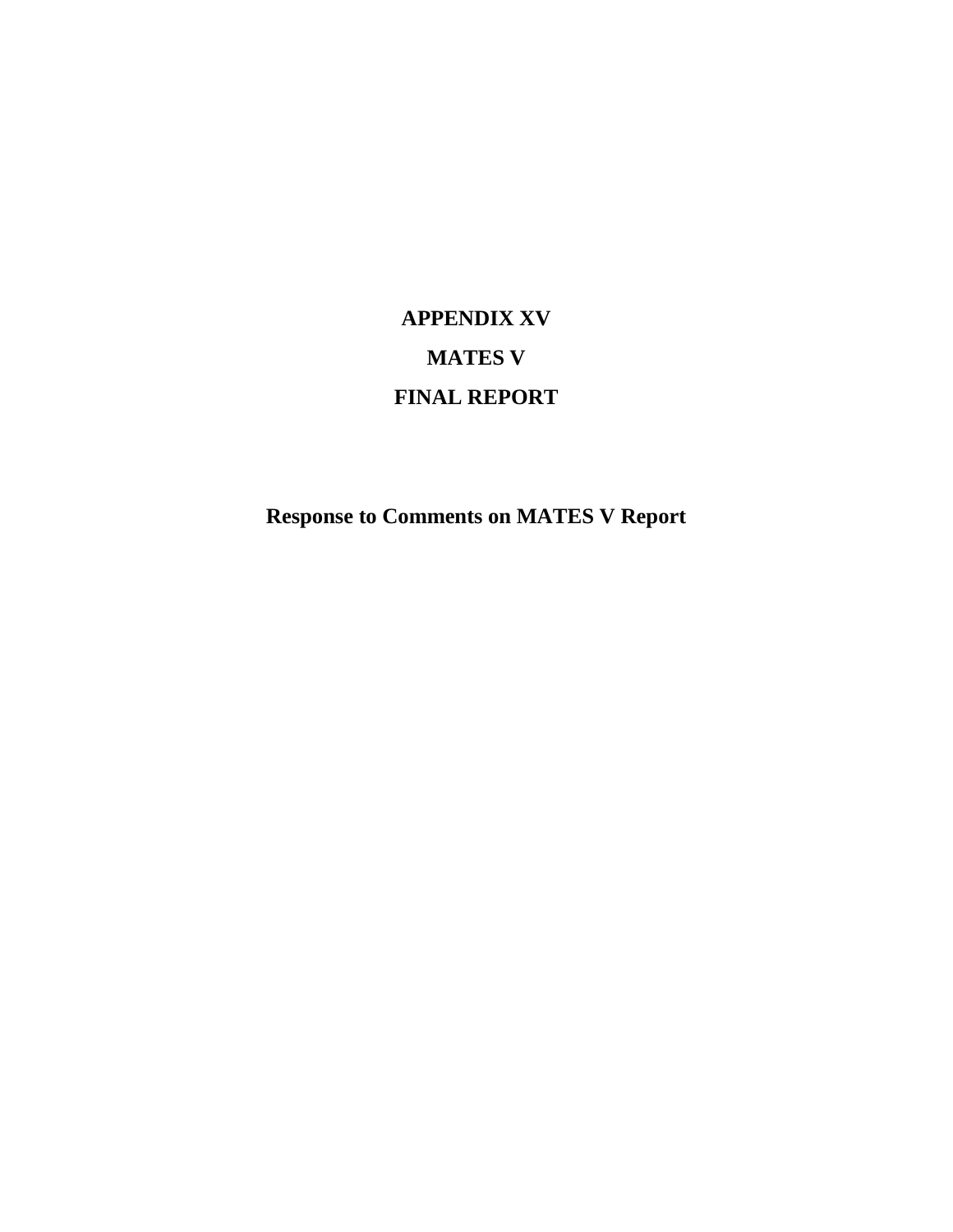# **Appendix XV**

# **Response to Comments on MATES V Report**

# **Responses to Comment Letter A from Delbert Eatough**

#### **Response to Comment A-1:**

Staff appreciate the commenter providing the information derived from the source apportionment studies.

## **Response to Comment A-2:**

While it is true that the MATES studies have consistently showed that diesel PM is a major contributor to air toxics cancer risk, neither South Coast AQMD nor CARB specifically attributes this risk to the black carbon (BC) present in the diesel PM emissions. CARB has determined that total diesel exhaust, including both gaseous and particulate emissions, was carcinogenic while diesel PM was designated as a surrogate to total diesel exhaust.

Staff disagree with the assertion that off-road and stationary sources have negligible contributions to the overall BC emissions in the South Coast Air Basin. The studies cited by the commenter were unable to identify a contribution from ships near the Ports of Long Beach and Los Angeles at a sampling site near I-710 and Long Beach Blvd. The inability of those studies to identify contribution of ship emissions to measured PM2.5 or BC concentration at a site downwind of the ports does not in itself indicate those emissions from ships do not travel on land.

While BC measurements were performed during MATES studies, these measurements were not factored in our risk analyses because the OEHHA risk assessment guidance does not have health risk assessment values for BC. In our analyses, we tracked PM emissions from diesel engines for each source category without regard to the speciation of the emissions. Emissions were inventoried from the top-down approach based on reported or estimated activity, vehicle/equipment population, or fuel consumption data, and established emission factors. For example, the diesel PM emissions from point sources were reported by facilities based on the hours of operations and engine size or diesel fuel consumption; the emission factors for this equipment were then applied to calculate the pollutant emissions. As the regulatory agency with primary authority over mobile sources, CARB has developed various tools to calculate mobile source emissions, based on their wealth of data on mobile source engines in California. The emissions inventory employed in MATES V is consistent with a regulatory inventory included in an AQMP/SIP which were developed via public process by multiple agencies, including CARB. While new data and methodology will likely continue to improve the accuracy of emissions inventories, any changes in the inventory and the underlying assumptions would need to go through an appropriate public process.

## **Response to Comment A-3:**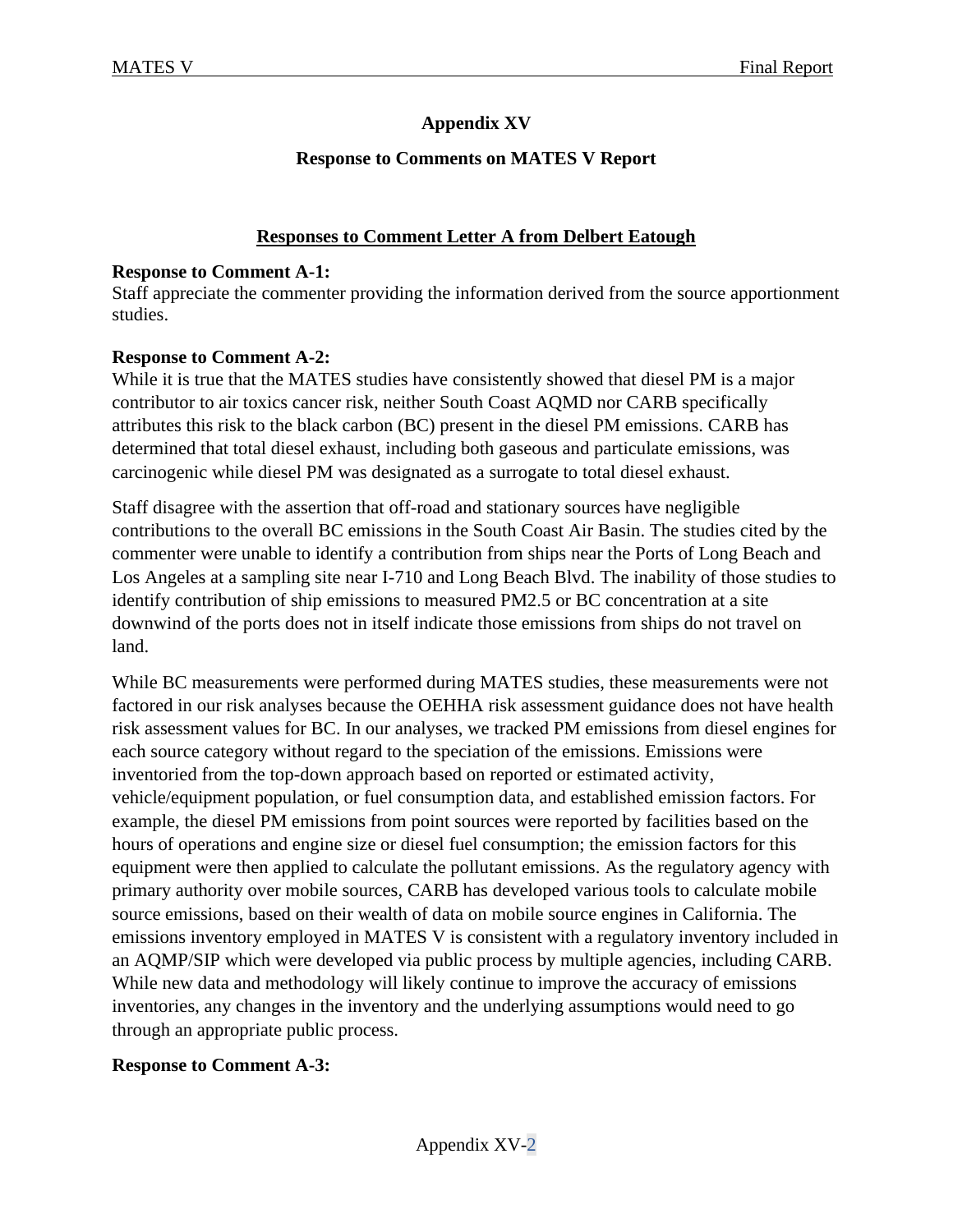We note that all BTEX compounds (benzene, toluene, ethylbenzene, o-xylene, m+p-xylenes) were measured in MATES V and previous MATES. During MATES V, benzene and toluene were generally well-correlated at all MATES sites  $(r^2 = 0.62 - 0.94)$ , with linear regression slopes (toluene/benzene) ranging from 1.7-3.9. The toluene/benzene ratio has been used to differentiate between key BTEX sources such as vehicle exhaust and refinery emissions in some regions (e.g., Halliday et al., 2016), but assessing the refinery signal in the MATES V BTEX data is very difficult due to the location of refineries within a major urban area with other large sources of these compounds, including gasoline-powered mobile sources. However, the MATES V Advanced Monitoring report expected to be released within the next year will include results from targeted studies of toxic emissions from refineries. Furthermore, South Coast AQMD currently has several monitoring programs focused on characterizing refinery emissions and impacts, including the Rule 1180 (continuous fenceline monitoring) and AB 617 (community monitoring) programs. These higher spatial and temporal resolution datasets will be used in conjunction with baseline MATES V BTEX data to understand the impact of refineries on community and regional scales.

## Reference:

Halliday, H. S., A. M. Thompson, A. Wisthaler, D. R. Blake, R. S. Hornbrook, T. Mikoviny, M. Müller, P. Eichler, E. C. Apel, and A. J. Hills. "Atmospheric benzene observations from oil and gas production in the Denver-Julesburg Basin in July and August 2014." *J. Geophys. Res. Atmos.* 121 (2016): 11,055-11,074.

# **Responses to Comment Letter B from Scott Fruin**

## **Response to Comment B-1:**

The executive summary states that "The carcinogenic risk from air toxics in the Basin, based on the average concentrations at the 10 monitoring sites, is approximately 38% lower than the monitored average in MATES IV and 82% lower than the average in MATES II." and describes the changes in chronic HI from IV to V. In order to keep the executive summary at a reasonable length, staff believe that this level of detail is sufficient to highlight the large reductions in cancer risk.

## **Response to Comment B-2:**

In Chapter 1, staff have added a description of the links between PM2.5 exposures and risk of premature mortality. In future work, staff may consider adding information to the Data Visualization Tool to highlight the impact of PM2.5 on premature mortality.

#### **Response to Comment B-3:**

Staff have added text in the chapters to provide additional interpretation of the hazard indices.

## **Response to Comment B-4:**

The air toxics cancer risk associated with diesel PM was calculated using both the modeling results as well as the monitoring results. Uncertainties in the risk estimates stemming from the uncertainties in the cancer potency factor are noted in the Executive Summary and Chapter 1.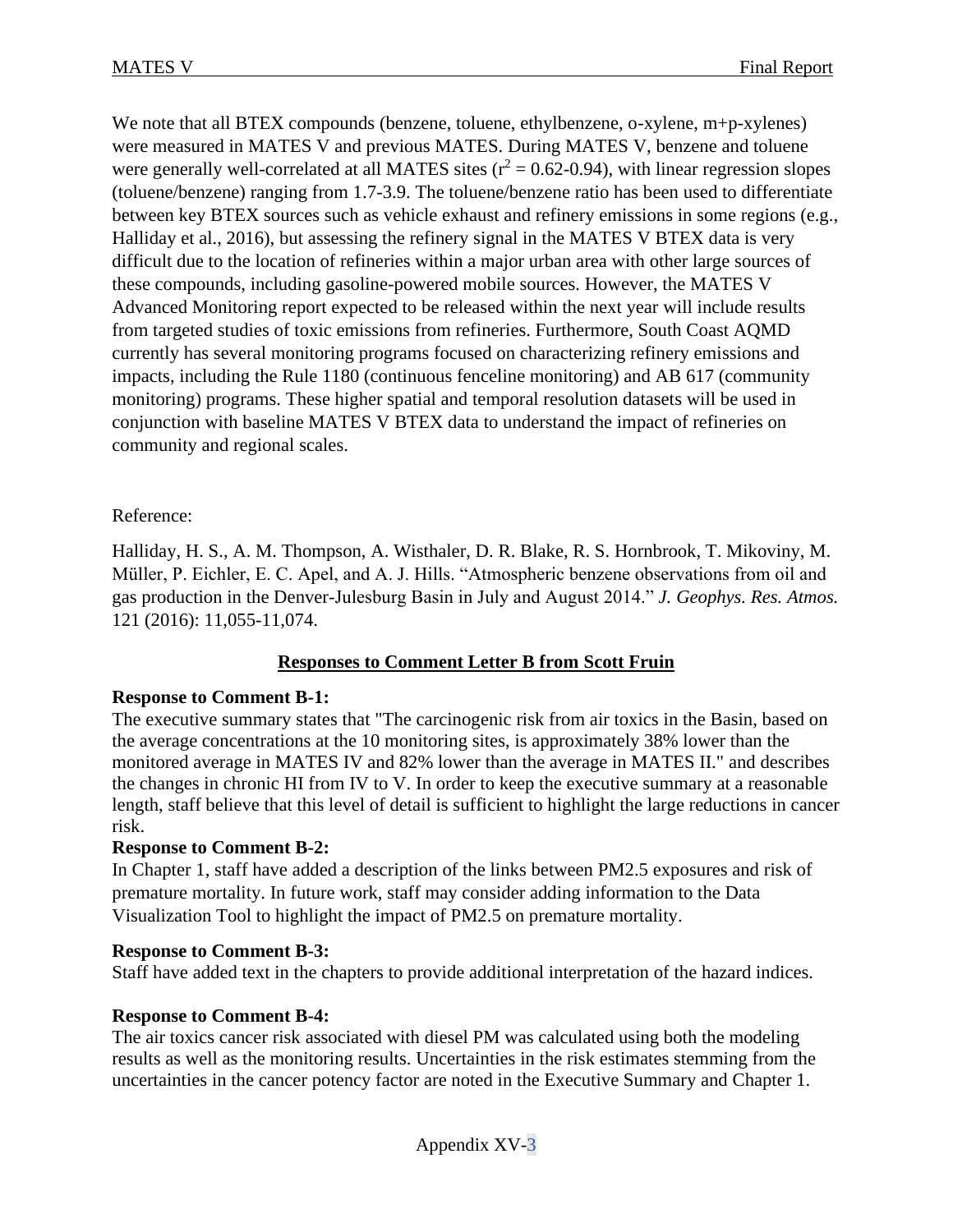# *Uncertainties in Modeled Air Toxics Cancer Risk Associated with Diesel PM*

The modeling-based cancer-risk used CAMx-predicted diesel PM to calculate cancer risk. The air toxics cancer risks presented in the MATES III and IV reports also used model-based predictions that did not rely on a conversion factor. However, the EC-to-diesel PM ratio was used in the measurement-based risk calculations in MATES V as well as earlier iterations. While there is uncertainty in the monitoring-based calculation of cancer risks from diesel PM, arising from the conversion factor, these risk estimates also showed similar significant reductions in diesel PM risk. This indicates that, despite the uncertainties in estimating this risk, the modelderived EC-to-diesel PM conversion factor served the risk calculation reasonably well.

The uncertainties in modeled EC concentrations were from the individual model components, I.e., emissions inputs and air quality and meteorological models. The CAMx model used for the MATES analysis is a state-of-the-art, comprehensive 3-dimensional model that utilizes 3 dimensional meteorological models, complex chemical mechanisms that accurately simulate ambient reactions of pollutants, and sophisticated numerical methods to solve complex mathematical equations that lead to the prediction of ambient air quality concentrations. While air quality models progressively became more sophisticated in employing improved chemical reaction modules that more accurately simulate the complex ambient chemical reaction mechanisms of the various pollutants, such improved modules are still based on limited experimental data that carry associated uncertainties. In order to predict ambient air quality concentrations, air quality models rely on the application of sophisticated numerical methods to solve complex mathematical equations that govern the highly complex physical and chemical processes that also have associated uncertainties. Layer averaging of model output reduces the sensitivity of the model to changing patterns in the vertical structure.

While significant improvements have been realized in mobile source emissions models, uncertainties continue to exist in the mobile source emissions inventory estimates. EMFAC2017 on-road mobile source emission estimates have improved with each new EMFAC release. Onroad mobile source emissions have inherent uncertainties with the current methodologies used to estimate vehicle miles traveled and the impacts of fuel additives such as ethanol. Stationary (or point) source emission estimates generally have less associated uncertainty compared to area source emission estimates. Major stationary point sources report emissions annually whereas minor stationary and area source emissions are, in general, estimated based on a top down approach that relies on state-total to county-total production, usage or activity information. Area source emissions including paved road dust and fugitive dust have significant uncertainties in the estimation of particulate (PM2.5) emissions due to the methodologies used for estimation, temporal loading and weather impacts. In addition to uncertainties in PM emissions, EC emissions relied on speciation profiles and large uncertainties in those profiles were expected. Nevertheless, the modeled EC concentrations compared reasonably well with the measured EC concentrations throughout MATES II to MATES V. The model performance for EC provides reasonable confidence for both the EC emissions inventory and the modeling system.

Since diesel PM behaves similarly to EC in the atmosphere and diesel PM comes from fewer sources than EC and its modeling inventory does not need to be speciated, it is expected that the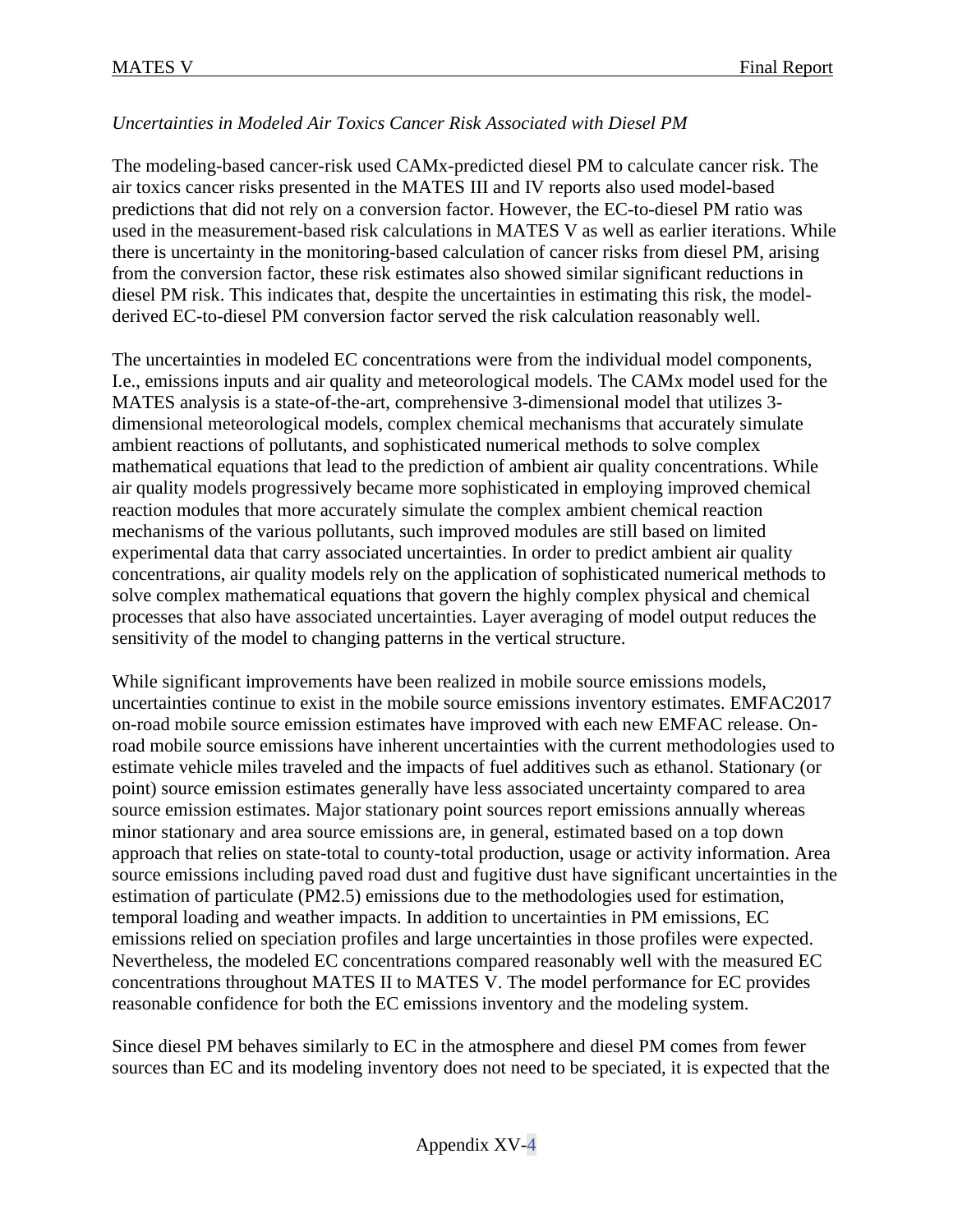uncertainties in the modeled diesel PM concentrations are less than the modeled EC concentrations.

# *Uncertainties in Air Toxics Cancer Risk Associated with Diesel PM Calculated with Measured EC*

Uncertainties in estimating diesel PM risk from the measured EC concentrations are related to uncertainties in measured EC concentrations and uncertainties in the ratio of modeled EC and diesel PM. Additional text has been added in Chapter 2 to better describe these uncertainties. In addition, staff added error bars to the monitor-based calculation of diesel risk, which were based on uncertainties inherent in deriving the ratio of modeled diesel PM and EC along with uncertainties in the EC measurements. Although there are uncertainties in converting ambient EC concentrations into ambient diesel PM concentrations, it is worth noting that converted diesel PM concentrations compared reasonably well with modeled diesel PM concentrations.

Staff also added a figure showing the EC2.5 trend to Chapter 2; EC2.5 shows a steady decrease in concentrations from MATES III through MATES V.

## **Response to Comment B-5:**

Staff reduced the density of basin boundaries in risk maps throughout the report to avoid misinterpretation of risk in the port area.

## **Response to Comment B-6:**

(part 1) Staff have added text in this paragraph to clarify that air toxics are those pollutants that do not have ambient regulatory standards. However, federal, state, and local agencies do have regulatory standards that do control emissions of air toxics.

(part 2) Chapter 1 includes an explanation of the exposure pathways. Staff have added text to describe that the estimated multi-pathway cancer risk is ~8% higher than the inhalation-only estimate. The multi-pathway non-cancer chronic HI is approximately twice the inhalation-only estimate. Staff added text in Chapter 1 to describe the uncertainties in estimating health impacts from non-inhalation exposure pathways.

(part 3) Staff added "Results" to the "Fixed Monitoring" and "Modeling" headings.

(part 4) The risk results included in this section have been moved toward the beginning of the paragraph, along with a brief description of the basis of these calculations and the interpretation. Chapter 1 includes a more detailed description of how these cancer risks were calculated. A definition of secondary formation has been added.

(part 5) Staff have added text to the Executive Summary as well as Chapter 2 to provide more explanation and interpretation of the chronic HI.

(part 6) Staff fixed the font size in Figure ES-4.

(part 7) Staff have added clarifying text to the Executive Summary.

(part 8) Staff reduced the density of basin boundaries in risk maps throughout the report.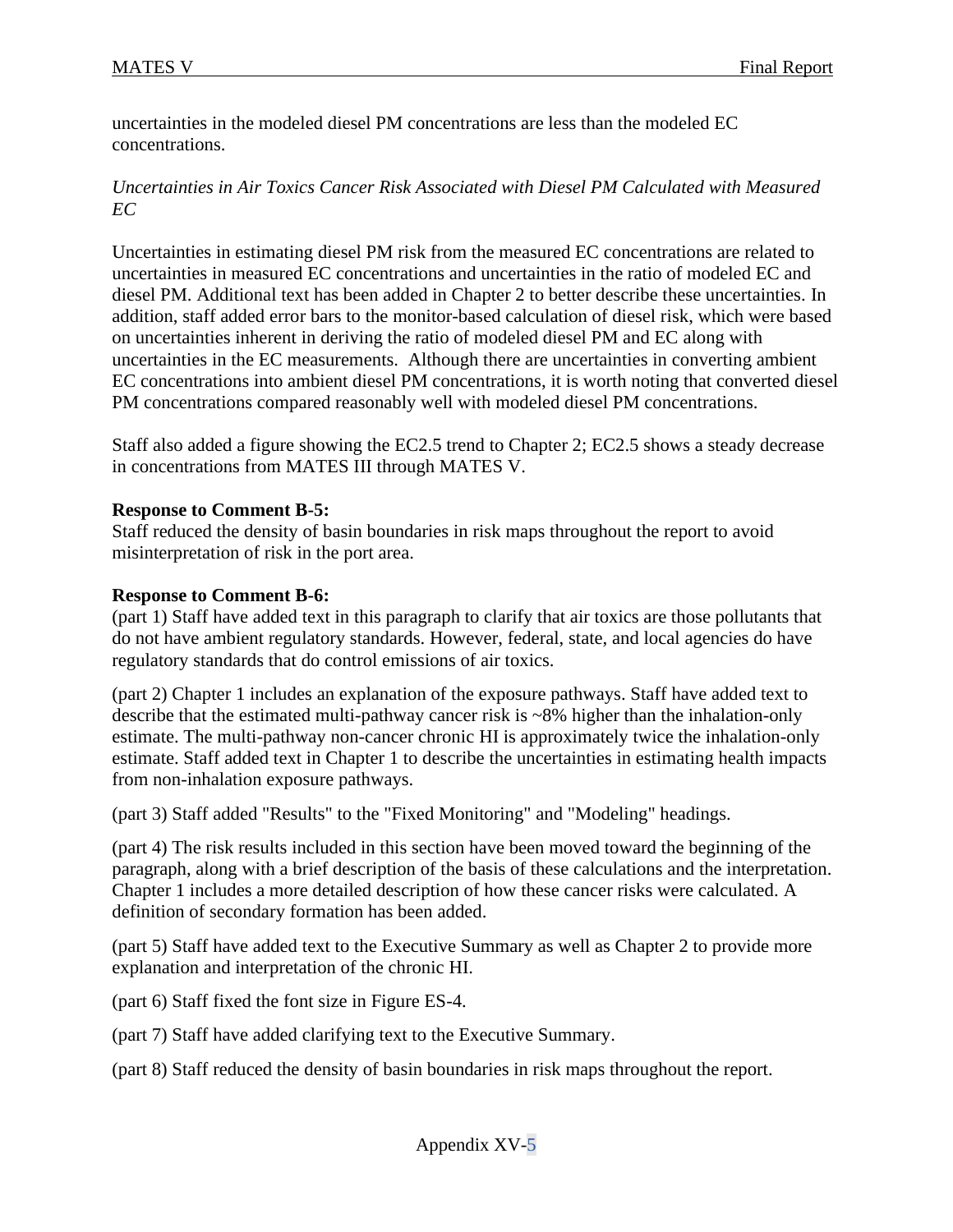(part 9) Because previous MATES iterations utilized inhalation-only exposure pathways to calculate risk, and because a reader may be looking for the same information in the MATES V report, staff believe it is important to keep this information in the Executive Summary. Staff also concur that there is uncertainty in the calculation of cancer risks and discuss these uncertainties in the Executive Summary and Chapter 1.

(part 10) Although staff agree that presenting risk reduction by percentage may be useful, there is also value in consistently showing the change in absolute cancer risk across MATES iterations. However, the percentage reductions are described within the text of the report. Error bars have been added to the plot for diesel PM for MATES IV and V.

(part 11) Staff added text to the Caveats section of the Executive Summary to note that the conversion of BC to diesel PM is a source of uncertainty. This section also includes comments about the analysis not being designed to reflect near-source exposures. The analysis of the EC2.5 concentrations is included in Chapter 2. See also Response to Comment B-4.

(part 12) In an effort to keep the Executive Summary as short as possible, staff prefer to keep the conclusions at the end of the Executive Summary. However, staff will highlight such conclusions in infographics and outreach presentations.

## **Response to Comment B-7:**

Uncertainties in the estimation of diesel PM health risks are addressed in the Executive Summary and Chapter 1. See Response to Comment B-4. Error bars have been added to the figure for diesel PM for MATES IV and V to help convey some uncertainties in these estimates.

## **Response to Comment B-8:**

MATES IV and V diesel PM estimates were calculated with station-specific EC to diesel PM ratio calculated from modeled concentrations. As discussed above, uncertainties in the stationspecific conversion factors were calculated for MATES IV and V and were combined with the EC measurement uncertainty to capture the diesel PM estimation uncertainty. MATES II and III diesel PM estimates were calculated with a basin-wide conversion factor calculated from modeled emissions. While it is not possible to calculate the uncertainty of these emission-based conversion factors, staff derived them for MATES IV and V to ensure that the methodology did not contribute to the large apparent decrease in diesel PM. Using these emission-based conversion factors led to a very similar trend in diesel PM throughout each MATES study. A paragraph was added to Chapter 2 to address this point.

## **Response to Comment B-9:**

We have added horizontal lines showing the MATES IV average risk in the basin and Coachella Valley to figures 4-18 through 4-21. Appendix titles are shown on the cover pages of the appendices and in the List of Appendices.

## **Responses to Comment Letter C from Ken Davidson**

**Response to Comment C-1:**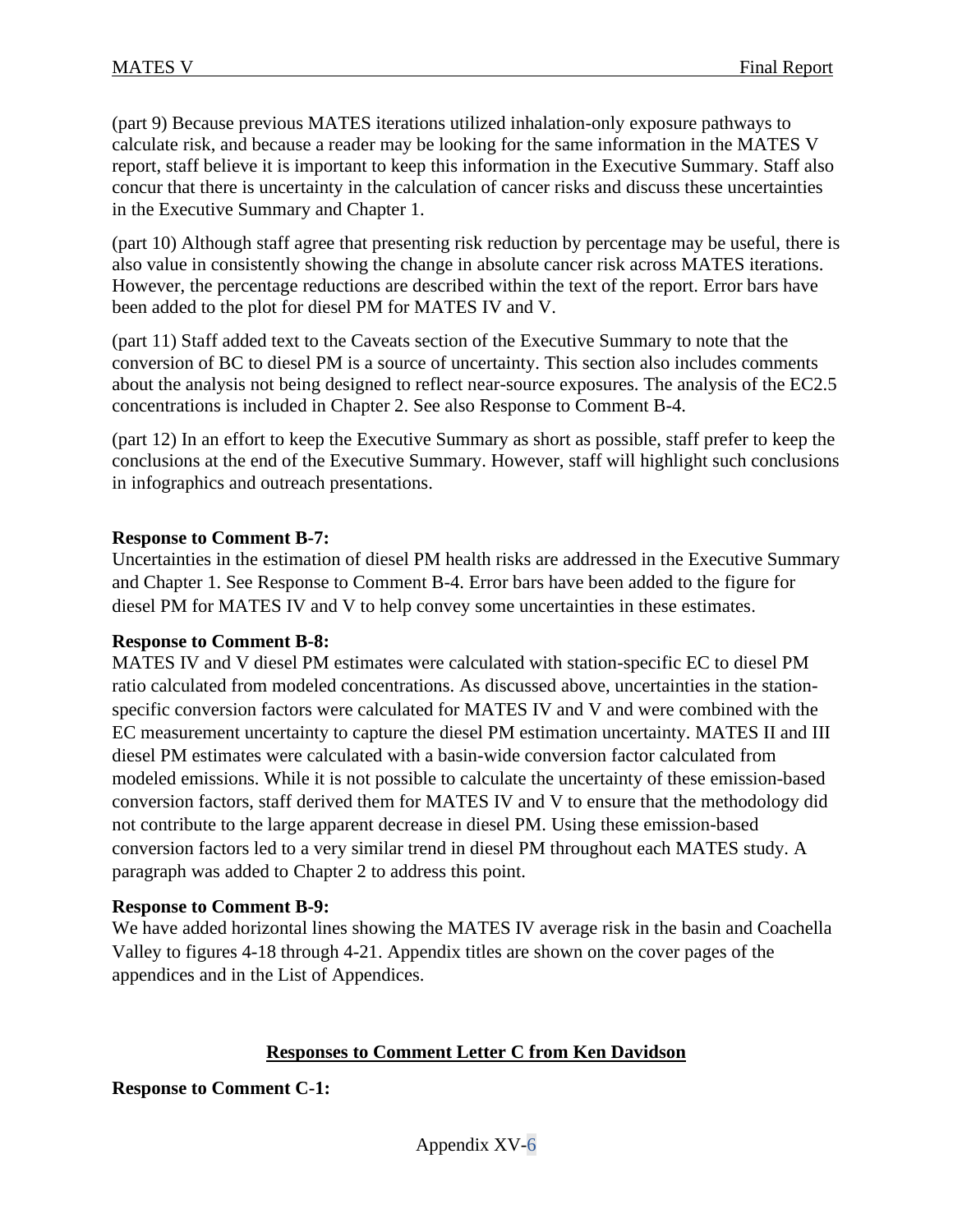Staff added text to the Executive Summary detailing the change in population-weighted cancer risk within the SB535 designated communities compared to the rest of the Basin in MATES IV and MATES V.

#### **Response to Comment C-2:**

Staff added a couple of sentences acknowledging that unmeasured air toxics could contribute to health risks, but that the MATES studies have included the known air toxics that primarily drive health risks from air pollution.

#### **Response to Comment C-3:**

Staff added "ambient concentrations" for clarification.

#### **Response to Comment C-4:**

Staff revised the report so that the term "EJ Community" is first defined as "communities experiencing environmental injustices". The term "EJ Community" is subsequently used for the remainder of the chapter or appendix.

#### **Response to Comment C-5:**

Per OEHHA guidelines, residential health risks are calculated assuming that 100% of the time is spent at home. This is a conservative estimate of the impacts in a single location.

#### **Responses to Comment Letter D from John Budroe**

#### **Response to Comment D-1:**

Staff have incorporated additional language in the Executive Summary, Chapter 1 and Chapter 2 to clarify the terminology and interpretation of chronic non-cancer health impacts.

## **Response to Comment D-2:**

Staff have made the suggested revisions.

## **Response to Comment D-3:**

Staff have made the suggested revision.

#### **Response to Comment D-4:**

Page 2-14: Staff have made the suggested revisions.

Page 2-16: Staff have made the suggested revision.

Page 2-18: Staff have deleted the redundant graph and fixed the figure numbering.

Page 2-30: Staff have added text explaining that the two bromomethane figures show the same data with different vertical axes. Staff have added similar clarification for similar figure pairings throughout Chapter 2.

## **Responses to Comment Letter E from Janet Whittick**

## **Response to Comment E-1:**